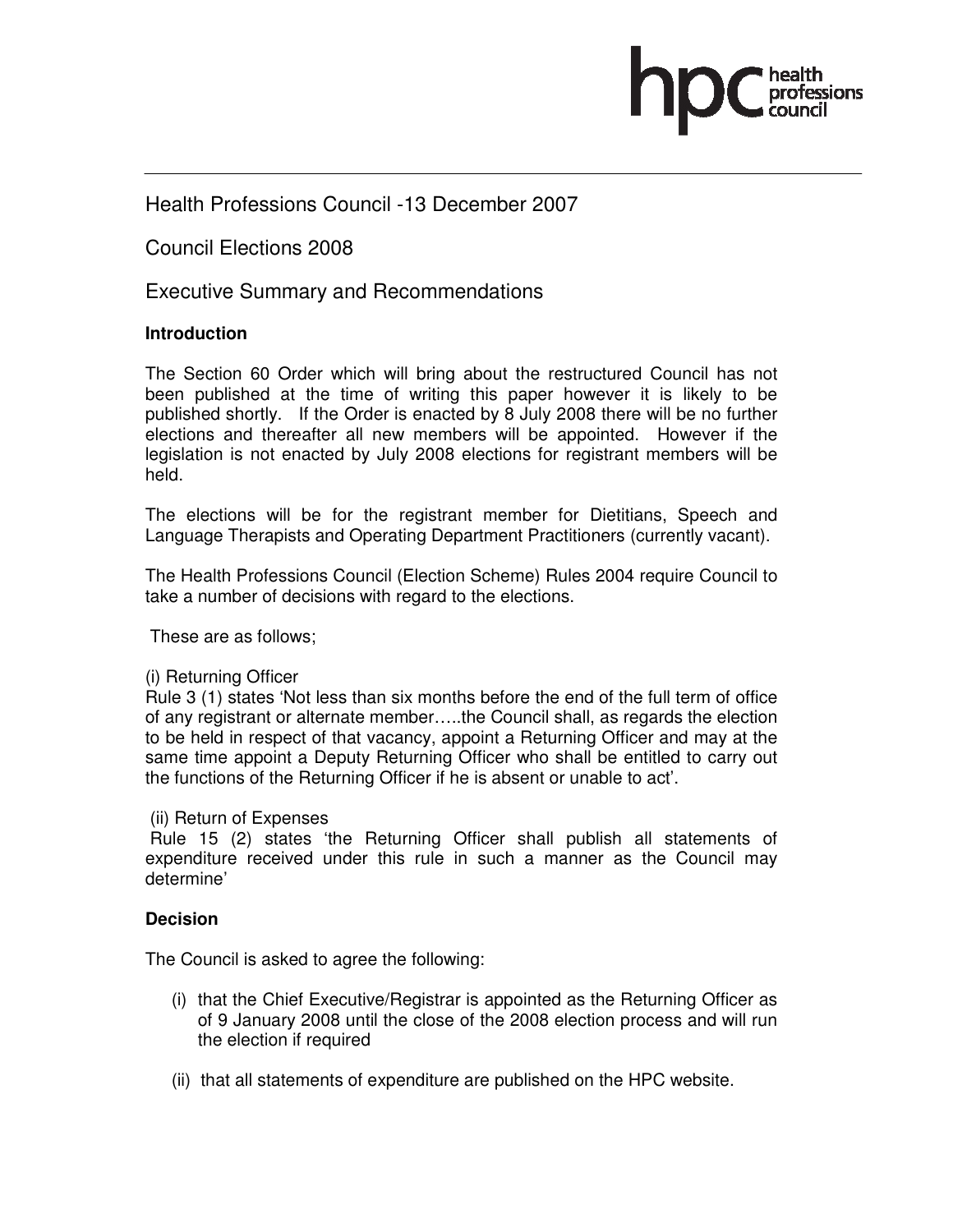## **Background information**

The following decisions are at the discretion of the Returning Officer;

- (i) the timetable for the election;
- (ii) the format of the election notice and ballot paper;
- (iii) the length and form of the election statement;
- (iv) the electronic format in which a passport-sized photograph of the candidate should be sent;
- (v) the development of a proforma and guidance notes for statements of expenditure.

At the request of the Chief Executive, the HPC Solicitor and Parliamentary Agent has provided advice regarding the timetable for the possible elections. This advice is attached at appendix 1.

The Council is asked to note this advice regarding the elections and also regarding the HPC's power to make an appointment to the Clinical Scientist vacancy which will be made in the usual way in open competition using the services of the Appointments Commission.

The Council should also note the following;

(i) Independent Scrutineer

Rule 4 (1) states 'The Council, shall, not less than five months before the due date, appoint an Independent Scrutineer to supervise the conduct of the election.

As a result of the 2002 consultation the Council took the decision to appoint the Electoral Reform Services (ERS) to run the election on its behalf. The ERS will act in the capacity of Independent Scrutineer.

(ii) Communications

Information regarding the elections will be made available on the HPC website.

#### **Resource implications**

None

#### **Financial implications**

A quote has been obtained from Electoral Reform Services- see attached at appendix 3. The costs will be incorporated in 2008/9 budget.

| Date       | Ver. | Dept/Cmte  | Doc Type   | Title<br>-           | <b>Status</b> | Int. Aud. |
|------------|------|------------|------------|----------------------|---------------|-----------|
| 2007-11-30 | a    | <b>SEC</b> | <b>AGD</b> | Councilelections2008 | Draft         | Public    |
|            |      |            |            |                      | DD: None      | RD: None  |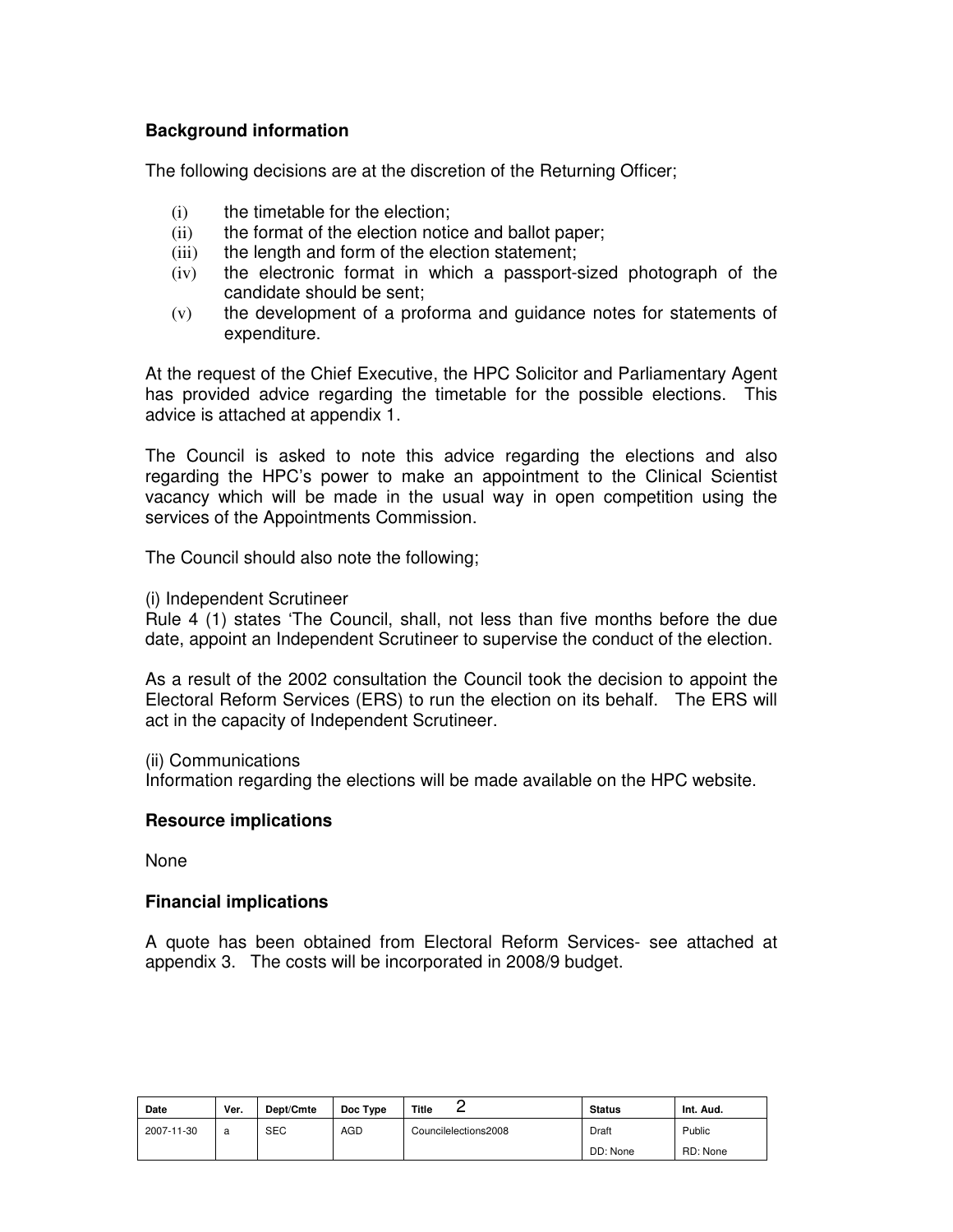## **Background papers**

Letter of 21 February 2005 sets out the guidance from the Privy Council on the provisions of the Health Professions Order 2001 regarding the cycle for the election of registrant Council members (available from the Secretariat).

## **Appendices**

Appendix 1

Letter dated 4/12/07 from Jonathan Bracken, HPC Solicitor and Parliamentary Agent to Marc Seale, HPC Chief Executive

Appendix 2 The Health Professions Council (Election Scheme) Rules 2004

Appendix 3 Electoral Reform Services Quote for 2008 elections

## **Date of Paper**

4 December 2007

| Date       | Ver. | Dept/Cmte  | Doc Type   | Title<br>ີ           | <b>Status</b> | Int. Aud. |
|------------|------|------------|------------|----------------------|---------------|-----------|
| 2007-11-30 | a    | <b>SEC</b> | <b>AGD</b> | Councilelections2008 | Draft         | Public    |
|            |      |            |            |                      | DD: None      | RD: None  |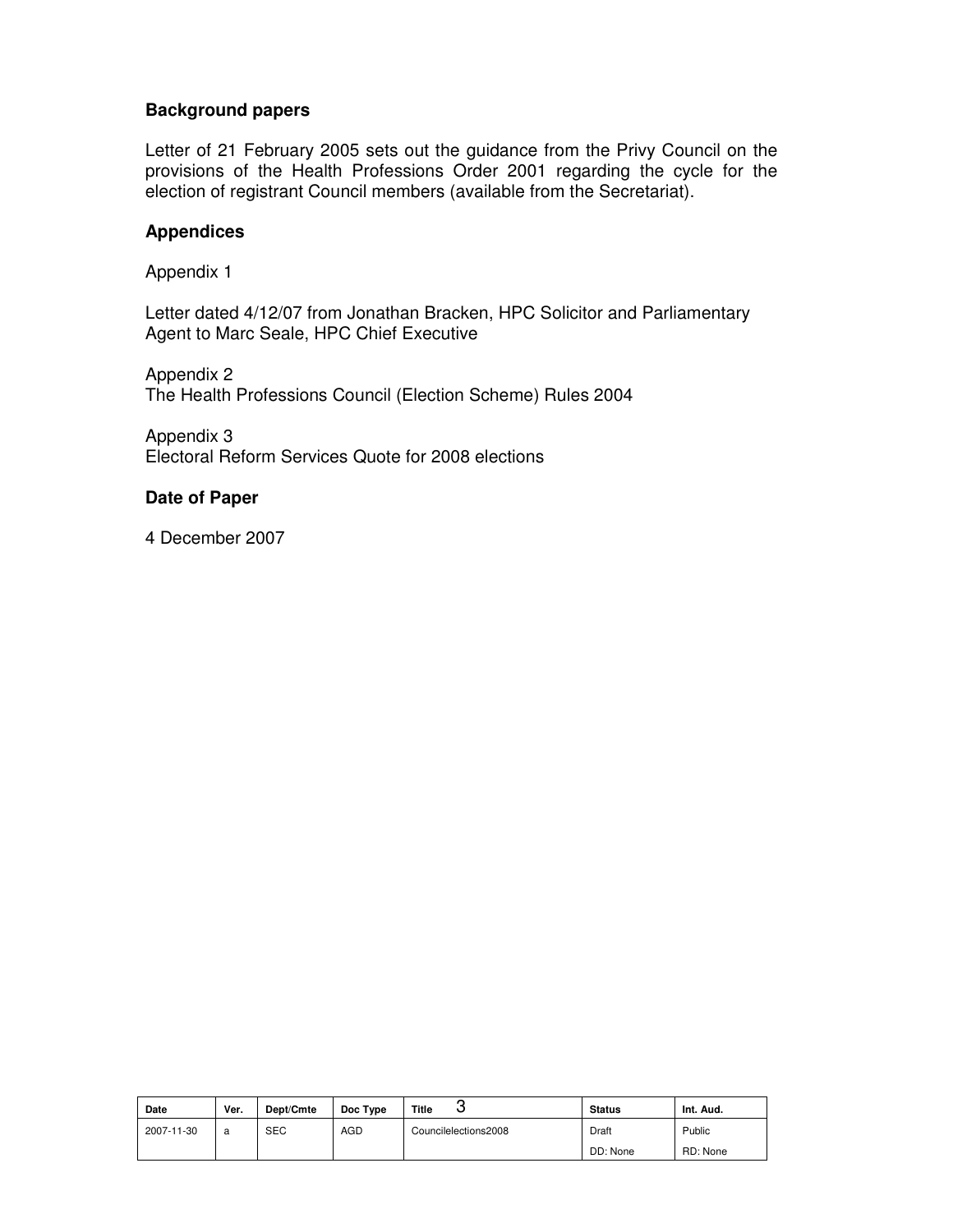# $\alpha \beta \chi$  solicitors and  $\sum_{\text{Parliamentary}}$

**Parliamentary Agents** 

#### **Appendix 1**

Marc Seale Chief Executive and Registrar Health Professions Council Park House 184 Kennington Park Road London SE11 4BU

Your Ref

Our Ref JKB/Y030370 Date 4 December 2007

Bircham Dyson Bell LLP 50 Broadway London SW1H 0BL

**Tel +44 (0)20 7227 7000** 

Fax +44 (0)20 7222 3480 DX 2317 Victoria www.bdb-law.co.uk

Dear Marc

#### **HPC Council Elections**

You asked for my advice on whether HPC needs to hold Council elections in 2008, given that the health ministers are currently proposing to make an order under section 60 of the Health Act 1999 which would amend the Health Professions Order 2001 (HPO) to make the Council a wholly appointed body. In asking for that advice I am aware that you are keen to avoid unnecessarily incurring the significant costs involved in holding an election given that the changes proposed by ministers may take effect before that election has concluded.

As matters stand, elections are due to be held for three registrant member posts on the Council, one of which is currently vacant. In addition, due to resignation, a further vacancy exists in respect of the registrant member for the clinical scientist Part of the Register and the unexpired term runs until July 2009. Although HPC has the power to hold by-elections to fill vacancies, it is under no obligation to do so and may instead appoint someone to fill the vacancy for the remainder of the unexpired term. Given the uncertainty which the proposed section 60 Order has created, I would suggest that HPC exercises that power of appointment.

In relation to the section 60 Order, the most recent draft which has been shared with me by the Department of Health (the draft Health Care and Associated Professions (Miscellaneous Amendments)(No. 2) )Order 2008) contains the following provision:

#### **"Temporary measures pending the introduction of the new composition of the council…**

*(1A) The term of office of any registrant or alternate member who holds office on 8 July 2008, or full term of office that relates to a vacancy on the Council on that date, shall expire at the end of 8th July 2010 or on the coming into force of the first order of the Privy Council under article 3(8), whichever is the sooner."* 

**Brussels** Rond Point Schuman 6, box 5 1040 Brussels Tel +32 2 234 Fax +32 2 234 7911 **Cardiff** Temple Court Cathedral Road Cardiff CF11 Tel +44 (0)29 Fax +44 (0)29 2078 6573 **Edinburgh** 1-3 St Colme Street Edinburgh EH3 6AA Tel +44 (0)131 Fax +44 (0)131 220 8394

Bircham Dyson Bell is the trading name of Bircham Dyson Bell LLP which is a limited liability partnership registered in<br>England and Wales with registered number OC320798. Its registered office and principal place of busine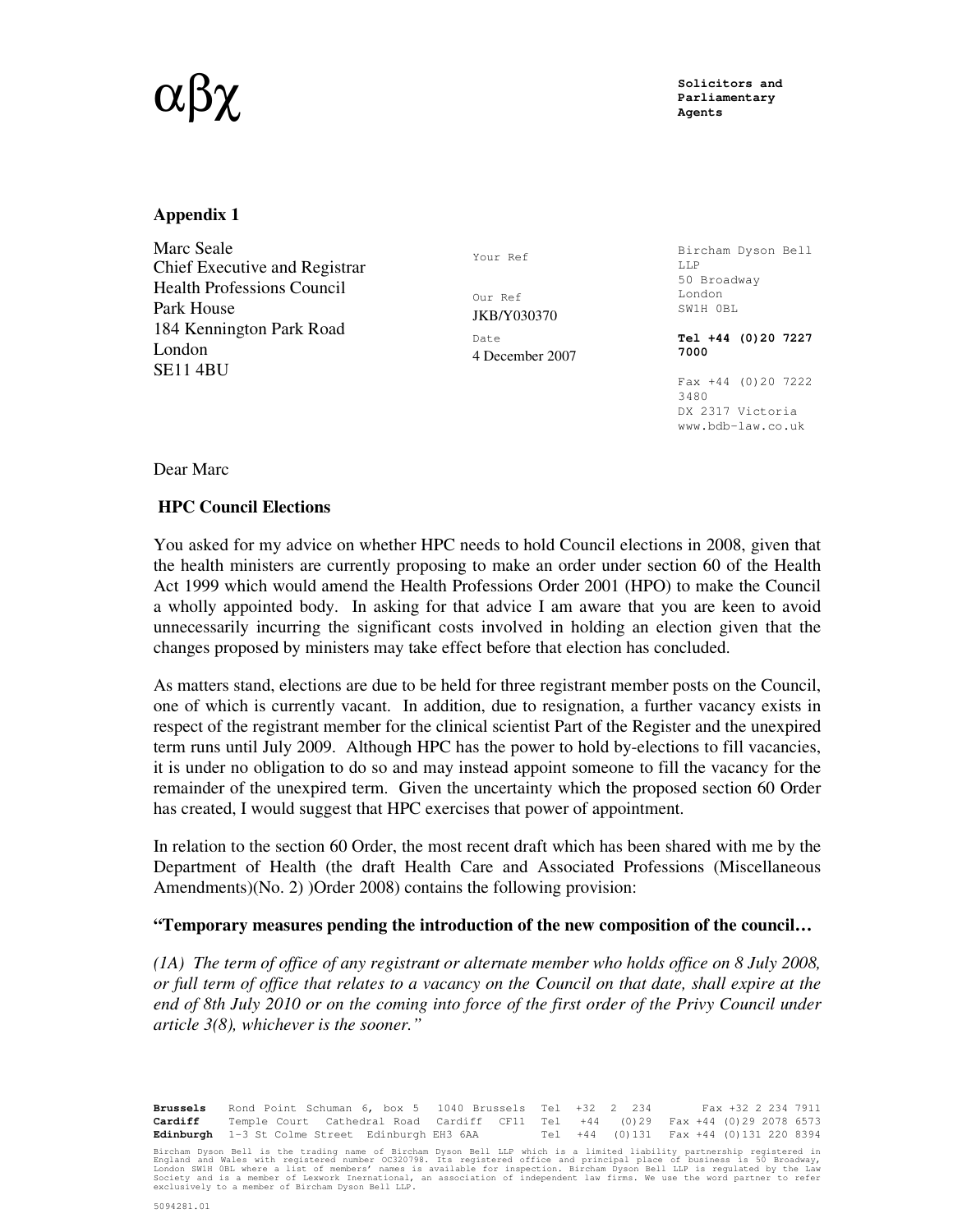

The effect of this provision would be to keep in office for a further two years all registrant and alternate members who are on the Council on  $8<sup>th</sup>$  July 2008, but with the proviso that their extended term would expire if, within that two year period, a constitution order was made by the Privy Council establishing the new, wholly appointed, Council.

Clearly if the draft section 60 Order was currently the law then there would be no need to hold any elections. However, the draft has yet to be published for formal consultation and, allowing for the required three month consultation period, the time for responses to be analysed and for the revised draft order to be laid and debated in the UK and Scottish Parliaments, it is unlikely that the law can be changed until May or June of next year.

HPC must act in accordance with the law as it stands and, given the time it takes to organise and hold elections, my clear advice is that the Council must begin the process for holding elections in July 2008 but should do so in a manner which minimises unnecessary costs and enables it to cancel those elections if that step proves necessary.

Those elections must be held in time for appointments to be made and new members to take office on Wednesday, July  $9<sup>th</sup>$  2008. Working backwards from that date, the last realistic date on which the election can be held is Friday 4th July. Based upon those dates, the effect of the HPC Election Rules is that:

- 1 The Council must appointment the Returning Officer by 8<sup>th</sup> January 2008 and the Independent Scrutineer by  $8^{th}$  February 2008;
- 2 The Returning Officer must announce by 8<sup>th</sup> February 2008 the date on which nominations will close.

These steps involve minimal expenditure (notice of the date on which nominations close can be given by publishing it on the HPC website) and I would therefore suggest that the Council is asked to make the relevant appointments at its December meeting.

So far as the remainder of the election timetable is concerned, the logical approach must be to base it on the statutory minimum periods between events so that the elections are scheduled to take place as late as possible, expenditure is minimised and the Council is placed in the best possible position to reach an informed view on whether to hold the elections, based upon on the progress of the draft section 60 Order. On that basis, working backwards and applying the minimum relevant time limits:

- 1 Polling Day should be as close as possible to the date on which any appointments take effect and I have already suggested above that polling should be on  $4<sup>th</sup>$  July;
- 2 Ballots papers should be sent out to voters on  $26<sup>th</sup>$  June;
- 3 Nominations should close on  $13<sup>th</sup>$  June;
- 4 Notices inviting nominations should be sent out on  $23^{\text{rd}}$  May.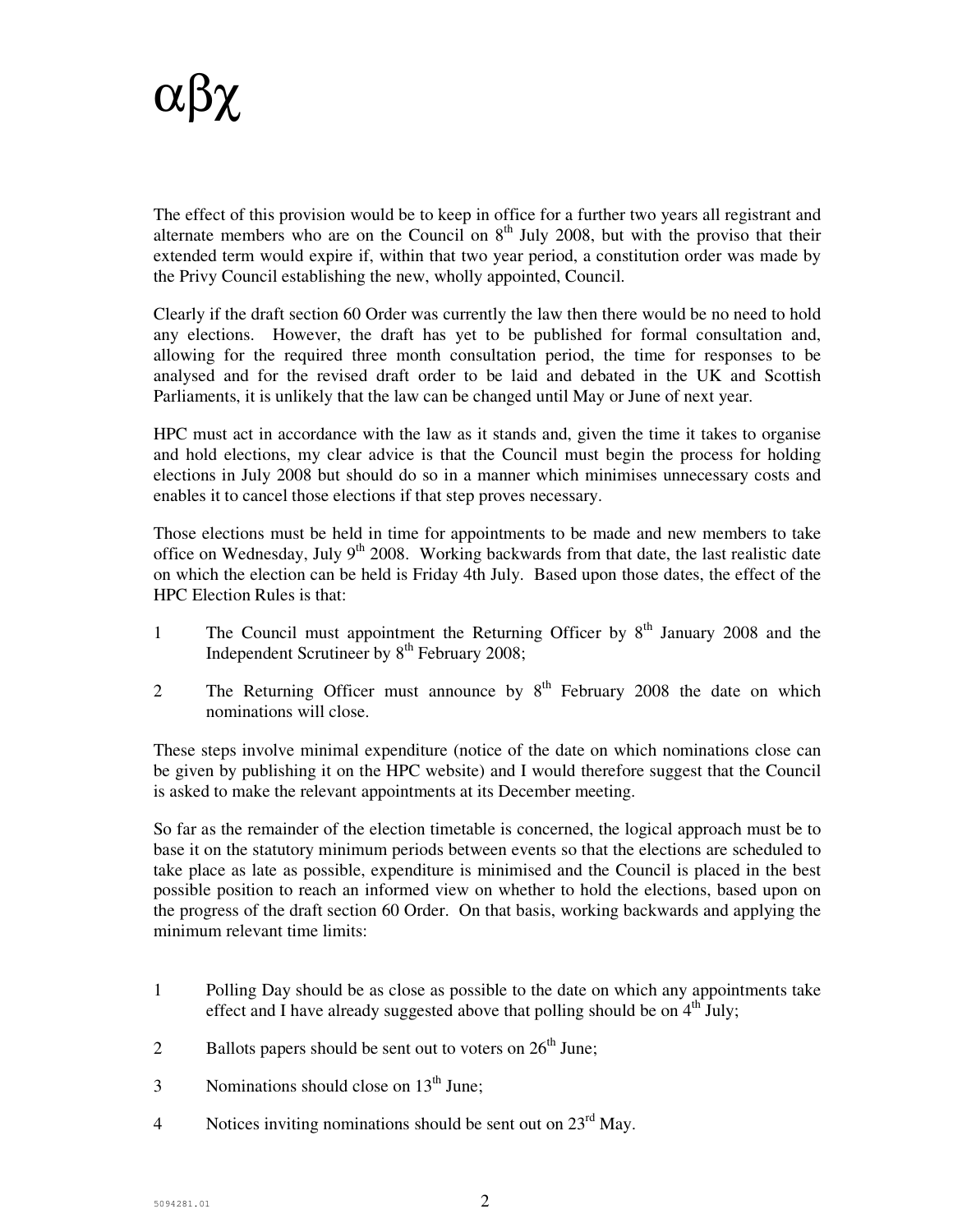

Applying this timetable and by taking other steps which avoid costs being incurred – for example, preparing ballots etc. for printing but not authorising printing until the last possible moment – it should be possible for HPC to be ready to hold elections in good time for July yet avoid committing to the costs of doing so until mid-May.

I trust this is helpful.

Kind regards,

Yours sincerely

## **Jonathan Bracken Partner**

#### **For and on behalf of Bircham Dyson Bell LLP**

Direct Line: +44 (0)20 7227 7077 Direct Fax: +44 (0)20 7233 1351 Email: jonathanbracken@bdb-law.co.uk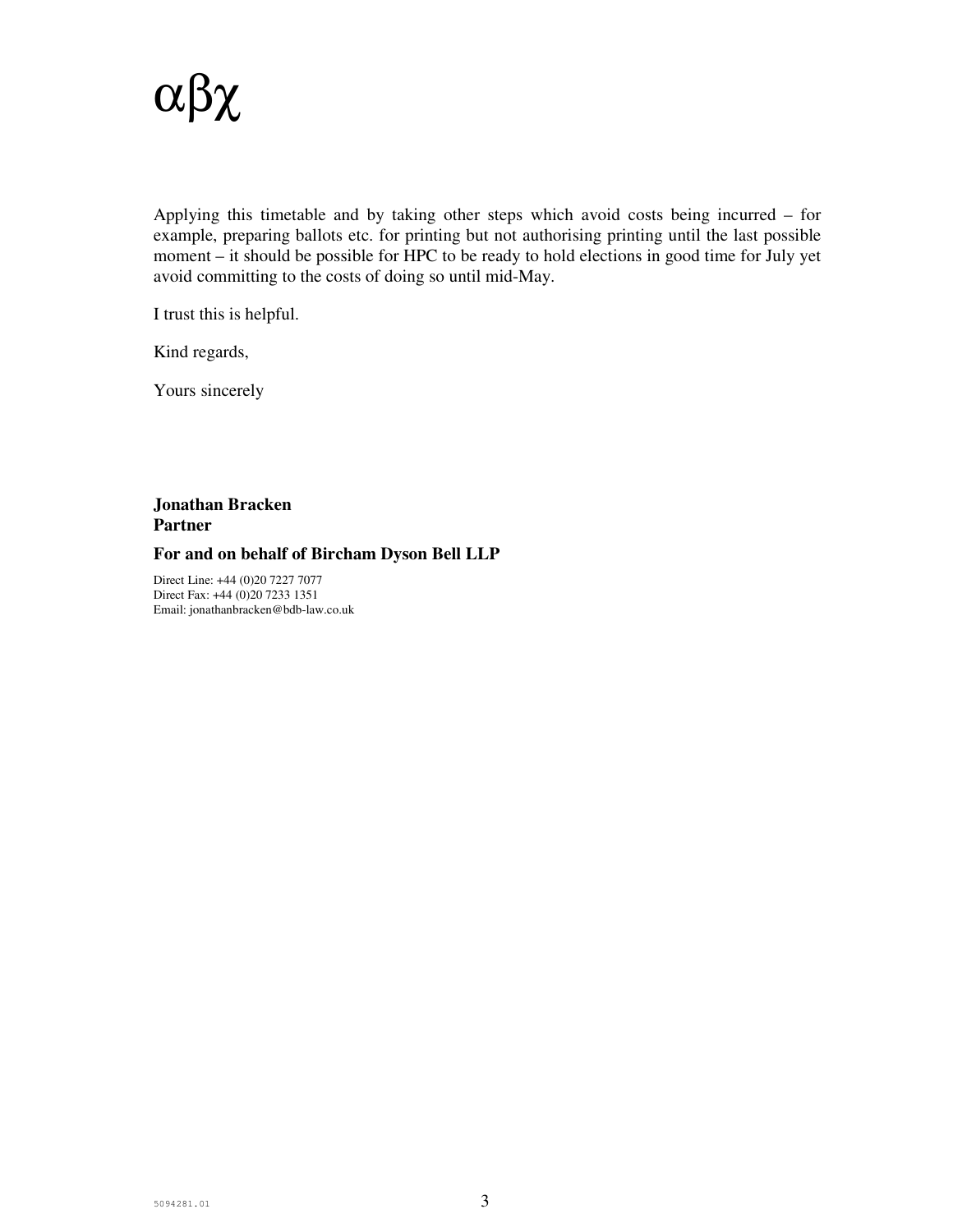## **Appendix 2**

## **THE HEALTH PROFESSIONS COUNCIL (ELECTION SCHEME) RULES 2004**

The Health Professions Council, in exercise of its powers under article 41(2) of and paragraph 2 to Schedule 1 to the Health Professions Order 2001**(a),** and of all other powers enabling it in that behalf and after consulting in accordance with article 41(3) of that Order, hereby makes the following Rules—

#### **Citation and commencement**

1. These rules may be cited as the Health Professions Council (Election Scheme) Rules 2004 and shall come into force on 7th January 2005.

#### **Interpretation**

2. (1) In these Rules—

"due date" has the meaning given in rule  $3(1)$ ;

"elector" means a person who, on the day 28 days before the nomination day determined in accordance with rule  $5(1)$ , is registered in that part of the register to which an election relates;

"electronic address" means any number or address used for the purpose of receiving communications which are sent electronically, the processing of which on receipt is intended to produce writing or images;

"expenditure" has the meaning given in rule  $14(2)$ ;

"home country" means England, Scotland, Wales or Northern Ireland;

"home country representation requirement" means the requirement in paragraph  $2(2)(c)$  of Schedule 1 to the Order that, of the registrant members and alternate members, at least one member shall be appointed from each of the home countries and that member shall live or work wholly or mainly in the country concerned;

"Independent Scrutineer" means the person appointed in accordance with rule 4;

"nomination day" shall be construed in accordance with rules  $5(1)$  and  $13(2)(a)$ ;

"the Order" means the Health Professions Order 2001;

"percentage differential vote" means the difference, expressed as a percentage, between the percentage of votes cast for a candidate and the percentage of votes which that candidate would have received if each candidate from his part of the register had received an equal share of the votes cast;

"polling day" shall be construed in accordance with rules  $8(2)$  and  $13(2)(b)$ ; and

 $\overline{a}$ 

 $(a)$  S.I. 2002/254.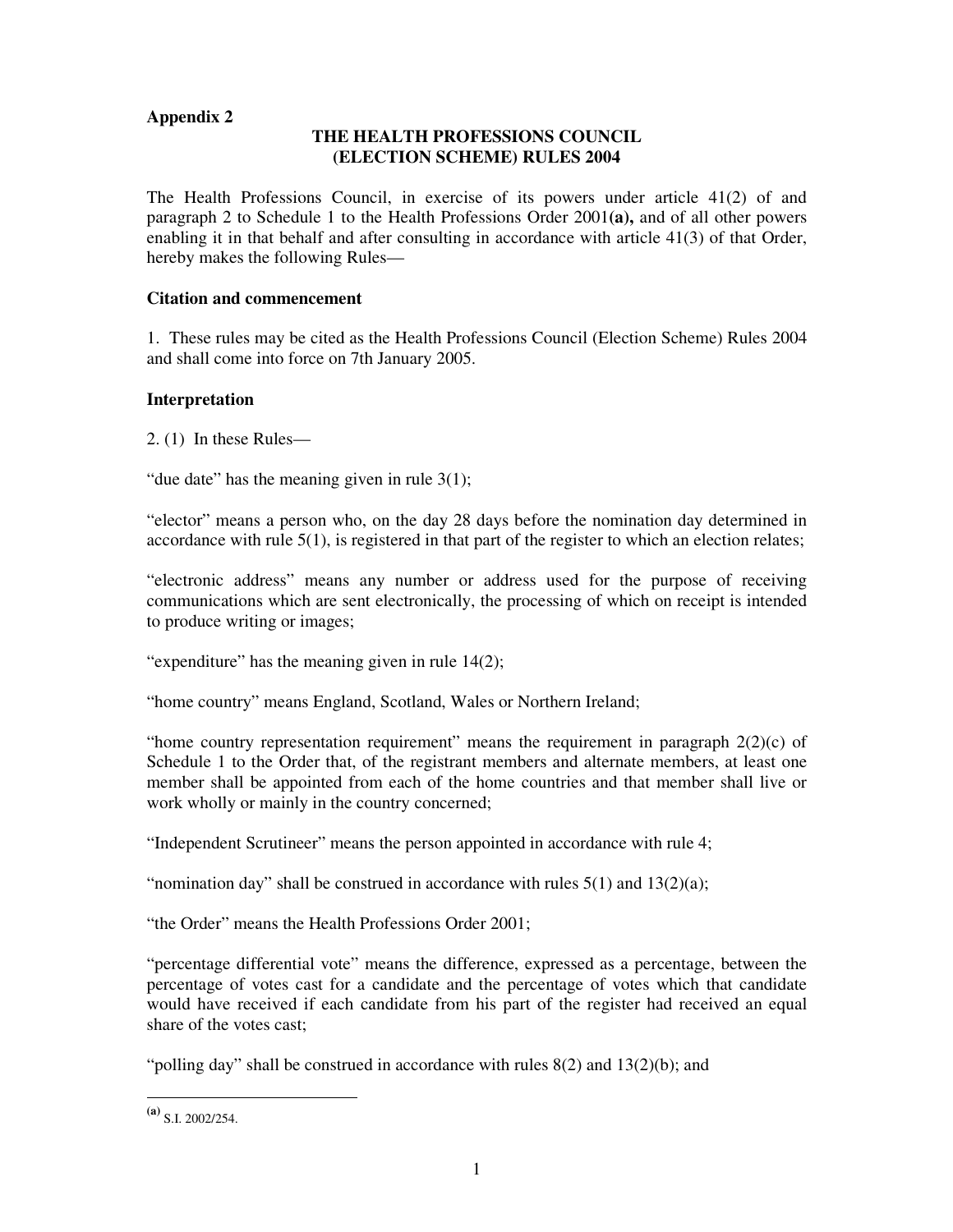"Returning Officer" shall be construed in accordance with rule 3.

(2) Any requirement in these rules for any material to be received by the Returning Officer by a fixed date means that it shall be valid only if delivered to or received by post at the offices of the Council not later than 5 p.m. on that date unless (other than in the case of a nomination form required by rule  $5(6)$ , a consent to nomination required by rule  $6(1)$ , the withdrawal of a nomination under rule 7 or a return of election expenses under rule 15) it is sent electronically to the Returning Officer by the fixed date.

## **Returning Officer**

3. (1) Not less than six months before the end of the full term of office of any registrant member or alternate member (referred to in these Rules as the "due date"), the Council shall, as regards the election to be held in respect of that vacancy, appoint a Returning Officer and may at the same time appoint a Deputy Returning Officer who shall be entitled to carry out the functions of the Returning Officer if he is absent or unable to act.

(2) The person appointed as the Returning Officer or the Deputy Returning Officer may be the Registrar or an employee of the Council but may not be a member of the Council.

(3) The Returning Officer shall be responsible for the conduct of the election, in accordance with these Rules, for which he is appointed.

(4) The Returning Officer shall be responsible for the publication, printing and distribution of the notice under rule 5(2).

(5) The Returning Officer and any Deputy Returning Officer shall cease to hold office when the election for which he is appointed (including any further election held under rule 13) has been completed, but if the Returning Officer or Deputy Returning Officer resigns (which he must do if he becomes a candidate), dies or becomes unable to act before that election has concluded the Council may appoint another person in his place.

(6) The Returning Officer may appoint such persons as he considers appropriate to assist in the conduct of the election.

(7) The Returning Officer may delegate any administrative function in the conduct of the election to the Independent Scrutineer.

#### **Independent Scrutineer**

4. (1) The Council shall, not less than five months before the due date, appoint an Independent Scrutineer to supervise the conduct of the election.

(2) The person appointed as Independent Scrutineer shall be a person who, in the reasonable belief of the Returning Officer, has the experience and capacity to carry out the functions set out in this rule in a fair and competent manner.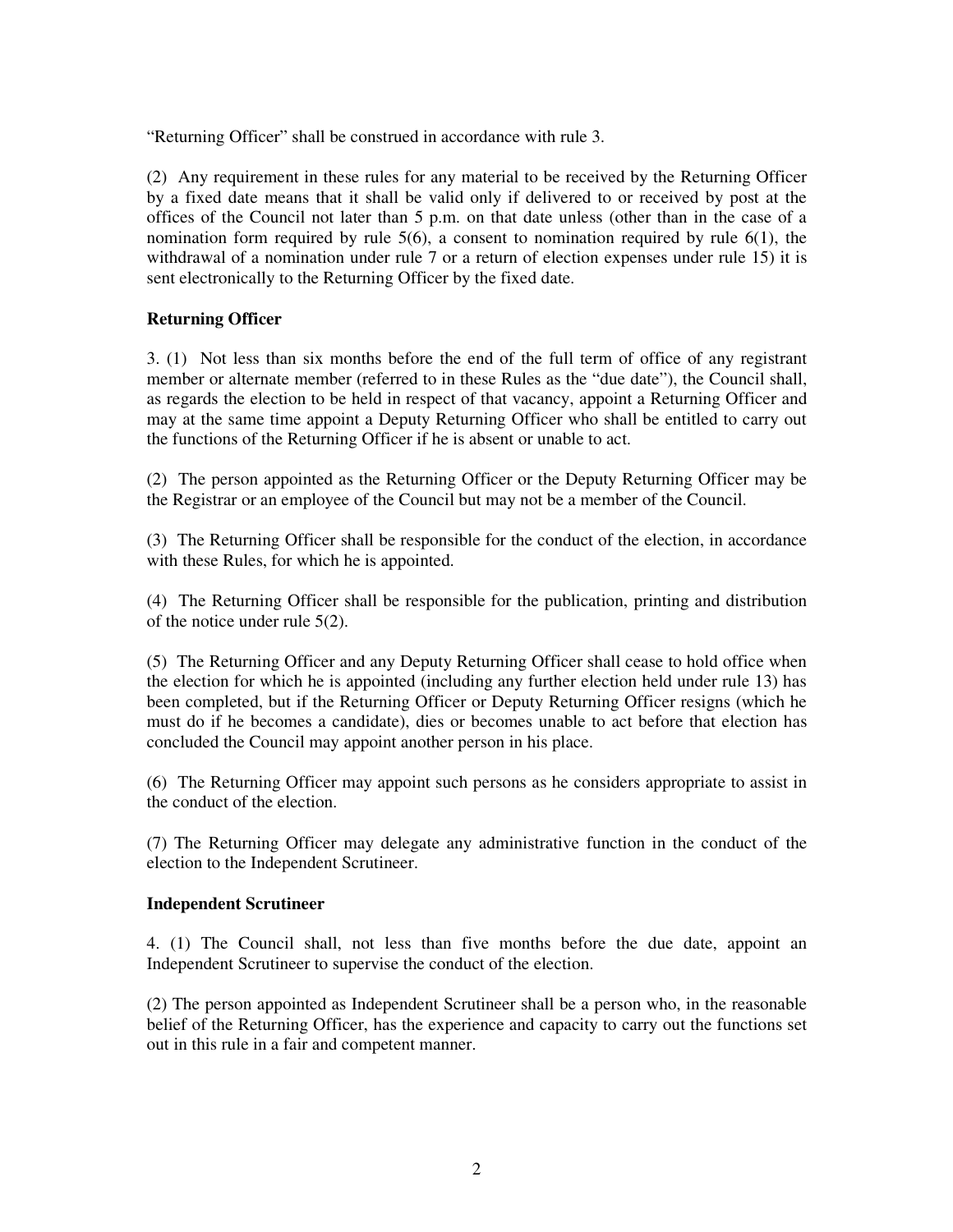(3) The Independent Scrutineer shall be responsible for arranging the printing and distribution of the ballot material, in so far as is required by these Rules, and for counting the votes cast in accordance with these Rules.

(4) The Independent Scrutineer shall arrange for the printing and distribution of the ballot material by the most cost effective method deemed appropriate by the Returning Officer.

(5) The Returning Officer shall provide the Independent Scrutineer with such financial resources as the Returning Officer thinks fit to carry out the functions described in paragraphs (3) and (4).

#### **Nominations**

5. (1) Not less than five months before the due date the Returning Officer shall fix and publish the date of the nomination day in such manner as the Returning Officer sees fit.

(2) Not less than twenty-one days before the nomination day the Returning Officer shall send to each elector a notice specifying the date of the nomination day and the address to which nominations are to be returned.

(3) The requirement to send an elector a notice under rule 5(2) shall be treated as satisfied if it is sent to him electronically to an electronic address notified to the Council by that elector as a contact address.

(4) A candidate for election as a registrant member or alternate member shall be nominated by six electors who are registered in the same part of the register as the candidate.

(5) A candidate—

- (a) may only be nominated as a registrant member or an alternate member (but not both) to represent a part of the register in which he is registered and, if a person is registered in more than one part of the register, may only be nominated or elected to represent one part of the register at any one time;
- (b) must live or work wholly or mainly in the United Kingdom;
- (c) must not be the subject of any allegation, investigation or proceedings by the Council or any other body responsible for regulating or licensing a health or social care profession concerning his fitness to practise;
- (d) must be wholly or mainly engaged in the practice, teaching or management of the profession in respect of which he is registered and seeks election or in research in those fields.
- (6) A nomination shall be valid only if—
- (a) it is made on the nomination form available from the Returning Officer;
- (b) it is made on one or more nomination forms signed by the electors nominating the candidate and received by the Registrar by the nomination day; and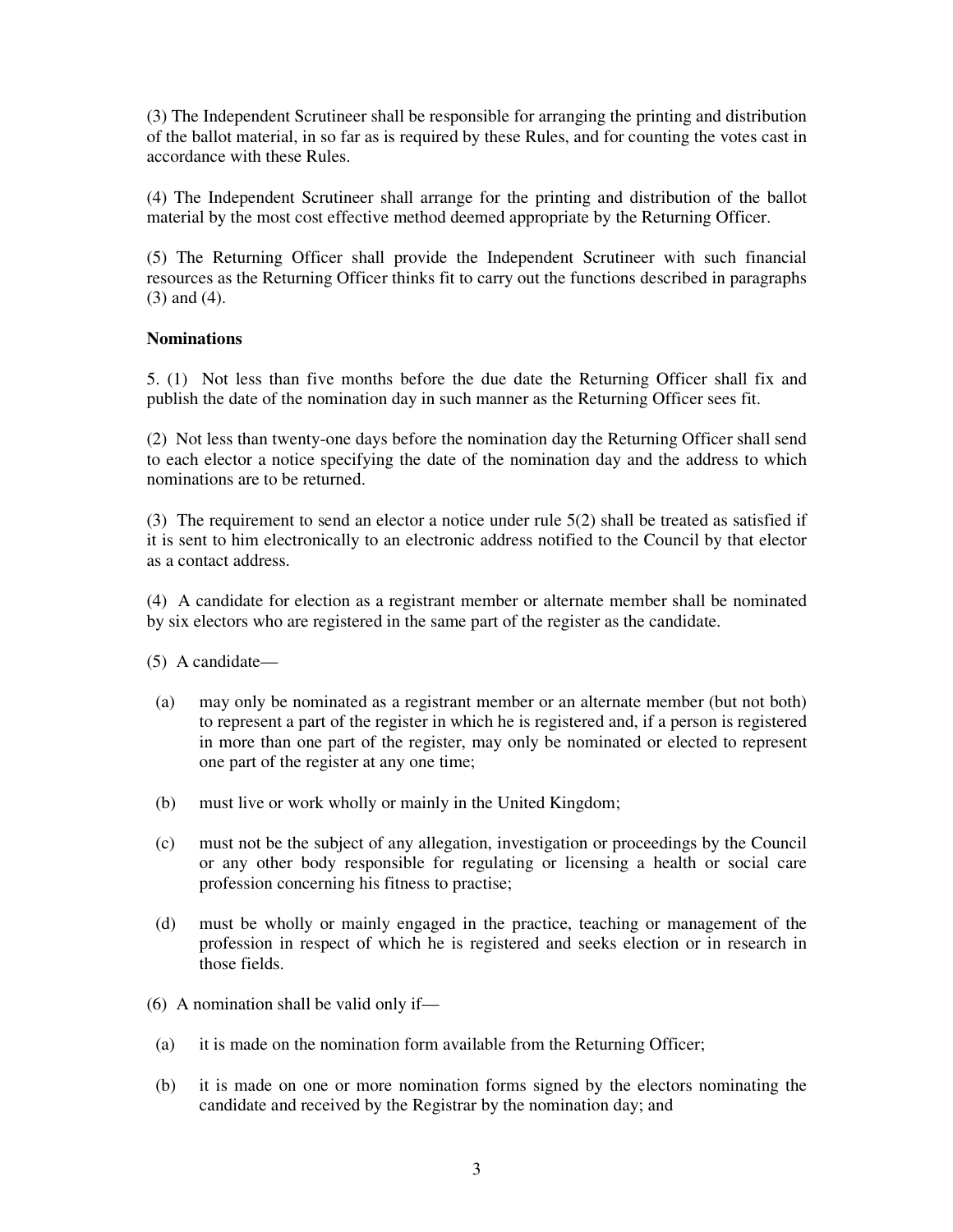(c) the candidate has consented to his nomination in the form required by rule 6(1) and that consent has been received by the Registrar by the nomination day.

(7) An elector may nominate not more than six candidates and, if an elector purports to nominate more that six candidates, his signature shall be valid only on the first six nominations received by the Returning Officer or, where two or more forms are received by the Returning Officer at the same time, in the order in which the Returning Officer in fact sees them.

#### **Consent of and statements from nominated candidates**

6. (1) A candidate for election shall, on or before the nomination day, deliver to the Returning Officer a written statement which identifies and is signed by the candidate confirming that the candidate—

- (a) is willing to stand for election;
- (b) is wholly or mainly engaged in the practice, teaching or management of the profession in respect of which he is registered and seeking election or in research in those fields;
- (c) lives or works wholly or mainly in a home country (and the statement shall identify that country); and
- (d) is not subject to any allegation, investigation or proceedings by the Council or any other body responsible for regulating or licensing a health or social care profession concerning his fitness to practise.
- (2) A candidate may supply to the Returning Officer, on or before the nomination day—
- (a) an election statement, including particulars of the candidate's qualifications and career, of such length and in such form as the Returning Officer shall specify; and
- (b) a passport-sized photograph of the candidate sent in such electronic format as the Returning Officer shall specify as an acceptable electronic format.

(3) Subject to the following provisions of this rule, any election statement received by the Returning Officer on or before the nomination day which is in accordance with paragraph (2)(a), together with any photograph received by the Returning Officer on or before nomination day which is in accordance with paragraph (2)(b), shall be printed and sent by the Independent Scrutineer with the ballot papers issued under rule 9 to electors eligible to vote for the candidate.

(4) The requirement to send any material to an elector under paragraph (3) shall be treated as satisfied if—

(a) the material is sent to him electronically by the Independent Scrutineer to an electronic address notified to the Council by that elector as a contact address; or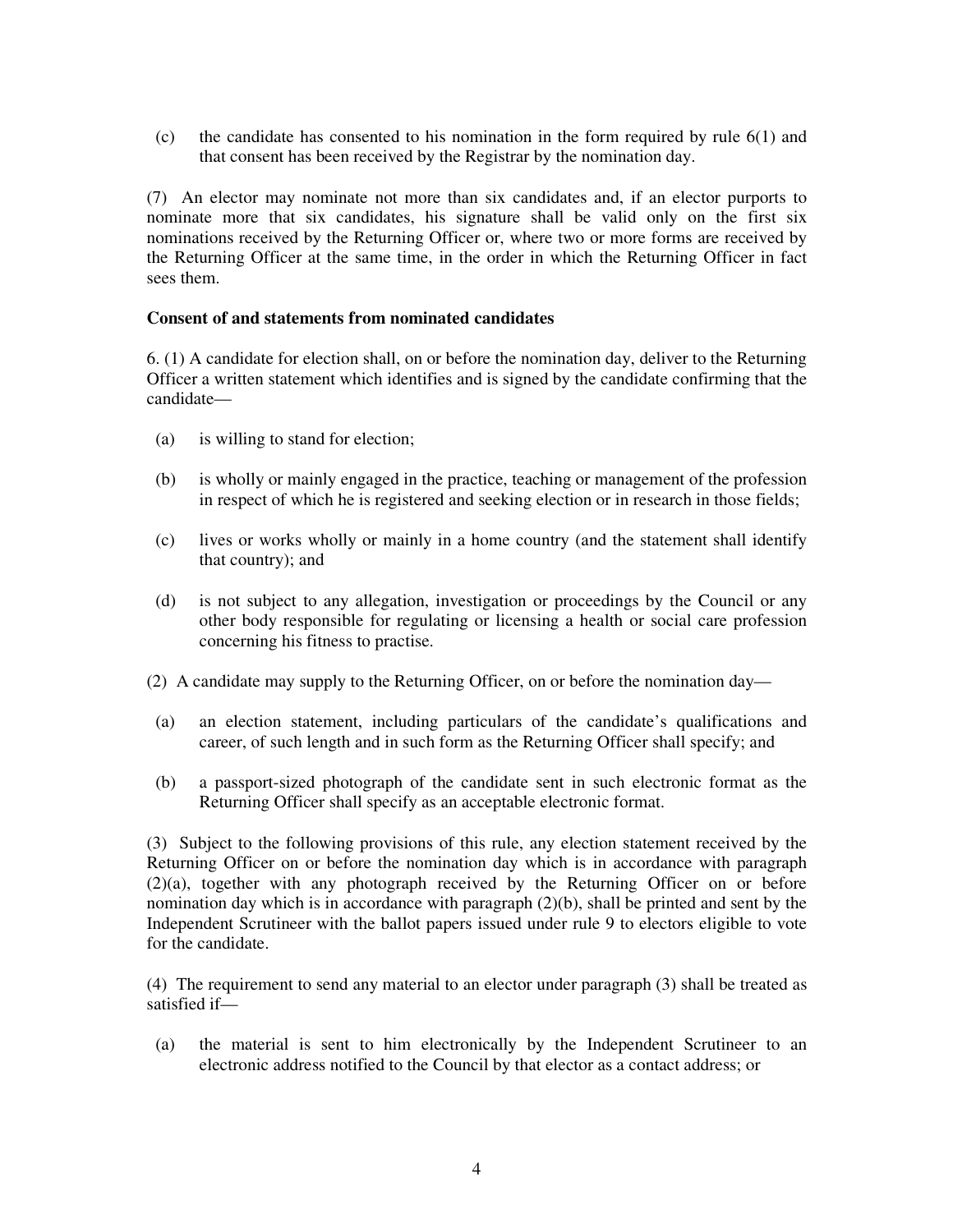- (b) a notice is sent to him electronically by the Independent Scrutineer to an electronic address notified to the Council by that elector as a contact address informing him of—
	- (i) the availability of that material on a website;
	- (ii) the electronic location of that website; and
	- (iii) the place on that website where the material may be accessed, and how it may be accessed,

and the material is available continuously on that website throughout the period beginning with the date on which the notice was sent and ending with the date on which the result of the election is declared.

(5) Where any material is available on a website for a part but not all of the period mentioned in paragraph (4)(b) and the failure to make that material available throughout that period is wholly attributable to circumstances which it would not have been reasonable to have expected the Council to prevent or avoid, that failure shall not invalidate the election of any person.

(6) The Returning Officer shall not be required by this rule to issue an election statement of a length greater than that specified by the Council and, if a candidate's election statement exceeds the specified length the issued statement shall end at the last complete sentence within the specified length.

(7) The Returning Officer shall not be required by this rule to issue an election statement which, in the Returning Officer's opinion, is or may be libellous, scandalous or untrue on matters of fact and may either edit the statement before issuing it or decide not to issue it.

(8) Every candidate who supplies material under paragraph (2) shall be deemed to have agreed—

- (a) that the decision of the Returning Officer not to issue the whole or any part of it shall be final; and
- (b) to indemnify the Returning Officer and the Council against any liability to any third party which arises by reason of issuing that material.

#### **Withdrawal of nomination**

7. A candidate may withdraw his candidature by notice in writing signed by the candidate and received by the Returning Officer by the nomination day and in that event the nomination of that candidate shall be disregarded for the purposes of the election.

#### **Additional nominations, uncontested vacancies and polls**

8. (1) If, after the nomination day, the Returning Officer determines, having regard to all the nominations received and to any continuing registrant members and alternate members of the Council, it would not be possible to appoint from the nominated candidates a Council that would meet the home country representation requirement, he may extend the time allowed for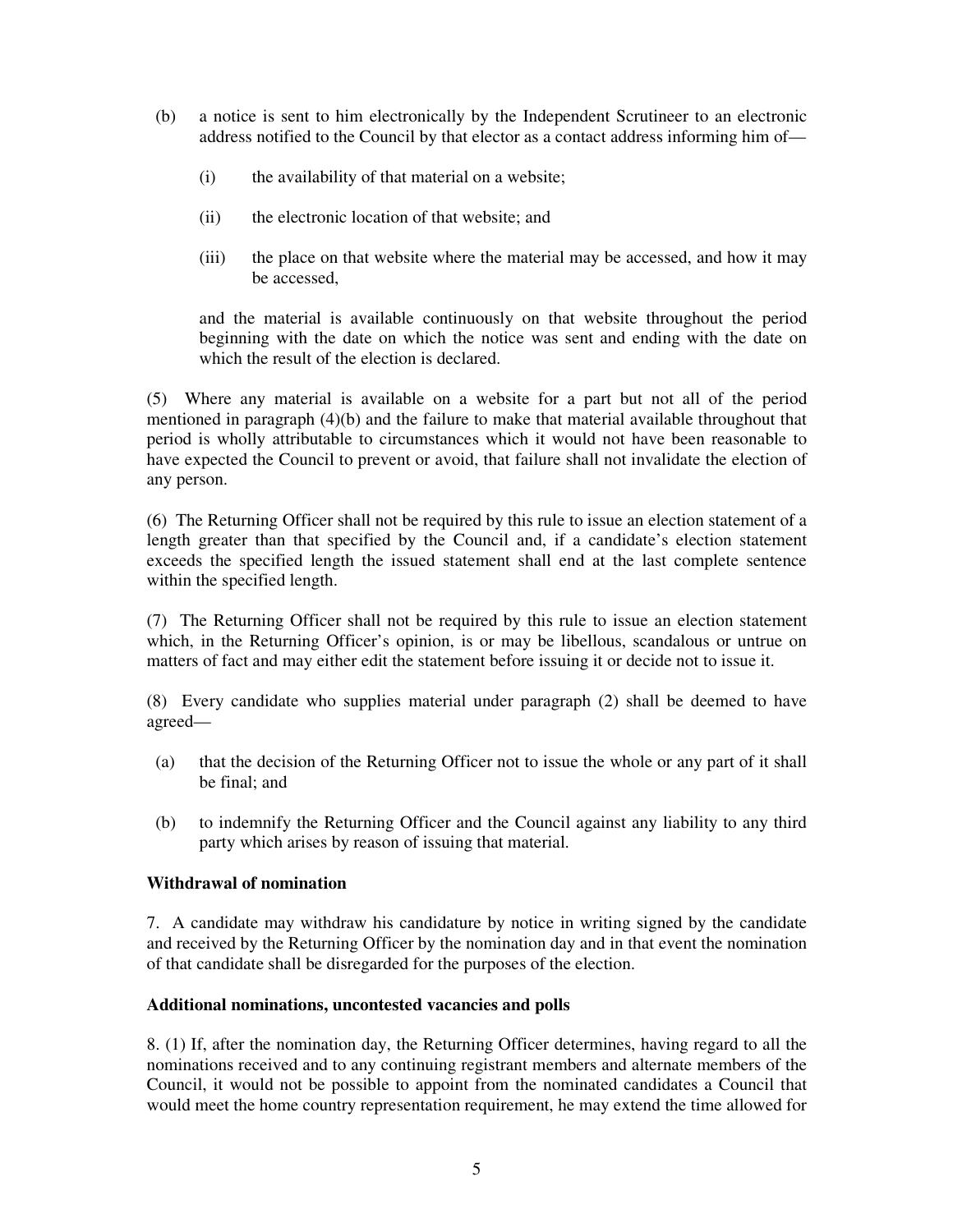the nomination of candidates and take such measures as he considers appropriate to facilitate the nomination of candidates from the unrepresented home country (including modifying the time limits in rule 6 above).

(2) If after the time allowed for the nomination of candidates has expired, in respect of any vacancy for a registrant member or alternate member to represent any part of the register—

- (a) there is only one candidate nominated for the vacancy, the Returning Officer shall declare the candidate so nominated to have been elected;
- (b) there is more than one candidate nominated for the vacancy, the Returning Officer shall cause a poll to be held.

(3) When a poll is to be held the Returning Officer shall fix a polling day and shall publish in such manner as he sees fit—

- (a) the date, which shall not be less than twenty-one days later than the date of publication;
- (b) the names, addresses and home countries of all candidates; and
- (c) subject to paragraph (4) the names and addresses of the persons nominating each candidate.

(4) If more than six nominations are received in relation to any one candidate, the Returning Officer shall publish in connection with that candidature the six nominations earliest received, or where several nominations are on one form, the first six mentioned on that form.

(5) Subject to rule 10, a vote shall not be valid unless made on a ballot paper received from the Independent Scrutineer and returned to him by polling day.

(6) No elector may vote both electronically and by post in any election and, if an elector does so, only the vote first received by the Independent Scrutineer shall be valid.

#### **Postal Voting**

9. (1) the Independent Scrutineer shall arrange for the distribution by post of ballot papers, together with lists of candidates and their nominators, any election statements (with any photographs of the candidates included on them) and return envelopes.

(2) The return envelopes shall be addressed to the Independent Scrutineer at the offices of the Council or to such other address as the Returning Officer may determine.

(3) The ballot papers and the lists of candidates and nominators shall be in such form as the Returning Officer may determine and, in particular, where there are vacancies for a registrant member and alternate member to represent the same part of the register, the Returning Officer may provide for the polls for those vacancies to be conducted using the same ballot paper.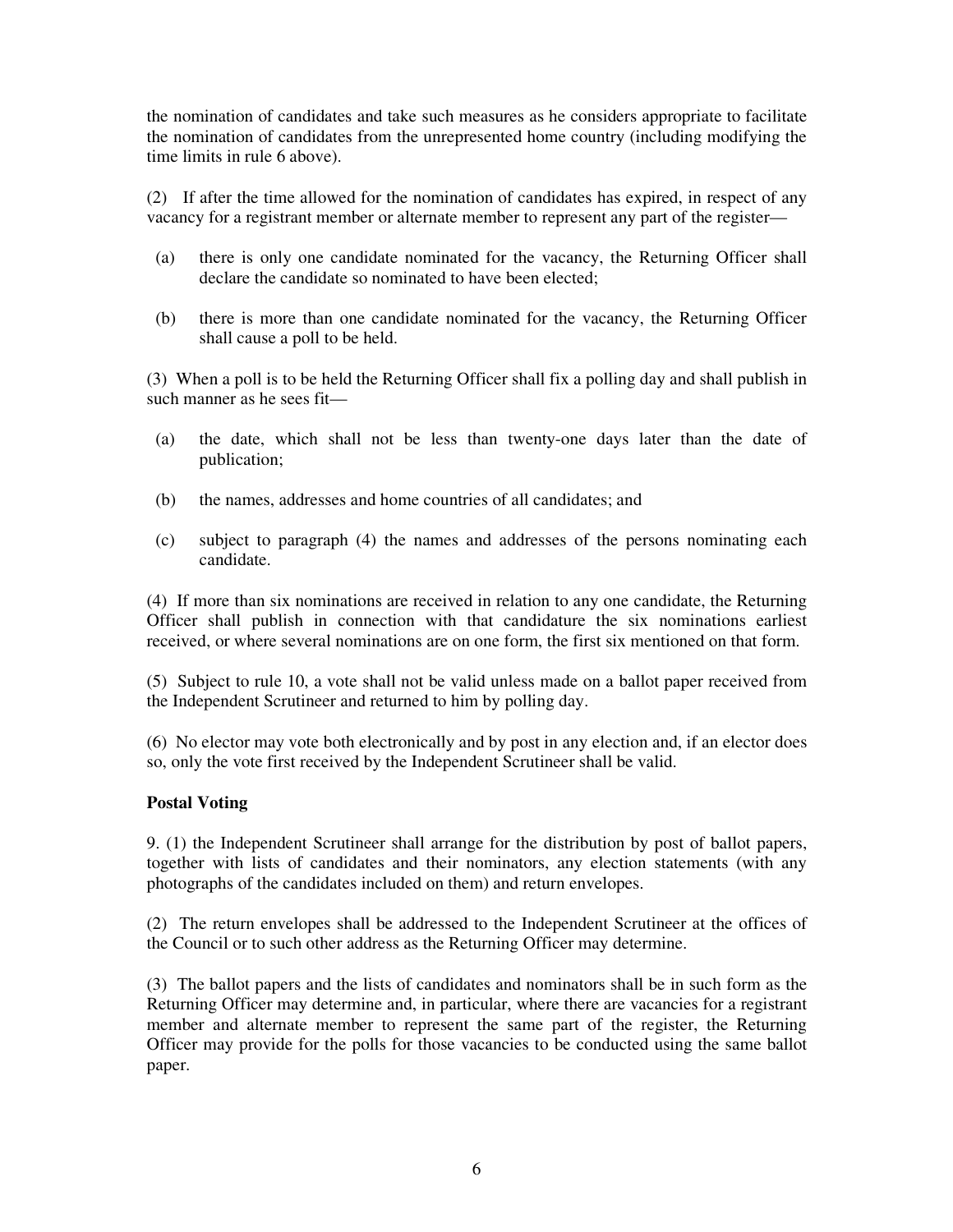(4) The Independent Scrutineer shall at least eight days before the polling day send to the registered address of each elector entitled to vote in the poll the ballot paper, the lists of candidates and their nominators, a return envelope and any statements issued in accordance with rule  $6(3)$  (with any photographs of the candidates included on them).

(5) An elector shall only be entitled to vote for candidates from that part of the register in which he is registered but shall be entitled to vote in an election even if he lives or works outside the United Kingdom

(6) The elector shall record his vote on the ballot paper in accordance with the instructions on the ballot paper.

(7) The elector shall enclose the ballot paper in the return envelope and seal the envelope without making on it any distinguishing mark and return the envelope and its contents to the address given on the return envelope so that it is received there by polling day.

(8) The Independent Scrutineer may replace a ballot paper or a return envelope which is inadvertently spoiled or destroyed if an application is made to the Returning Officer in writing which includes an undertaking by the applicant that he has not marked and will not mark more than one ballot paper nor vote electronically in the same election.

## **Electronic voting**

10. (1) Subject to paragraph (2), a vote shall not be valid unless it is made in accordance with rule 9.

(2) A vote shall be valid if it is cast electronically on a website voting facility using the form or method approved by the Independent Scrutineer.

(3) The Independent Scrutineer may require such evidence as he thinks fit to satisfy himself that a vote cast electronically on a website voting facility is valid.

#### **Declaration of Election**

11. (1) Immediately after the polling day the Independent Scrutineer shall cause—

- (a) the ballot papers to be withdrawn from the envelopes and for the votes validly cast for each candidate to be counted;
- (b) the electronic votes validly cast for each candidate to be counted; and
- (c) the total votes validly cast for each candidate to be calculated.

(2) A vote shall be deemed to have been validly cast if, but only if, it has been cast in accordance with these Rules.

(3) If in any poll the same number of votes is cast for each of two or more candidates, the Returning Officer shall, where necessary to decide the result of the election, determine by lot which of the candidates shall be deemed to have obtained the highest or the next highest number of votes for the purposes of these Rules.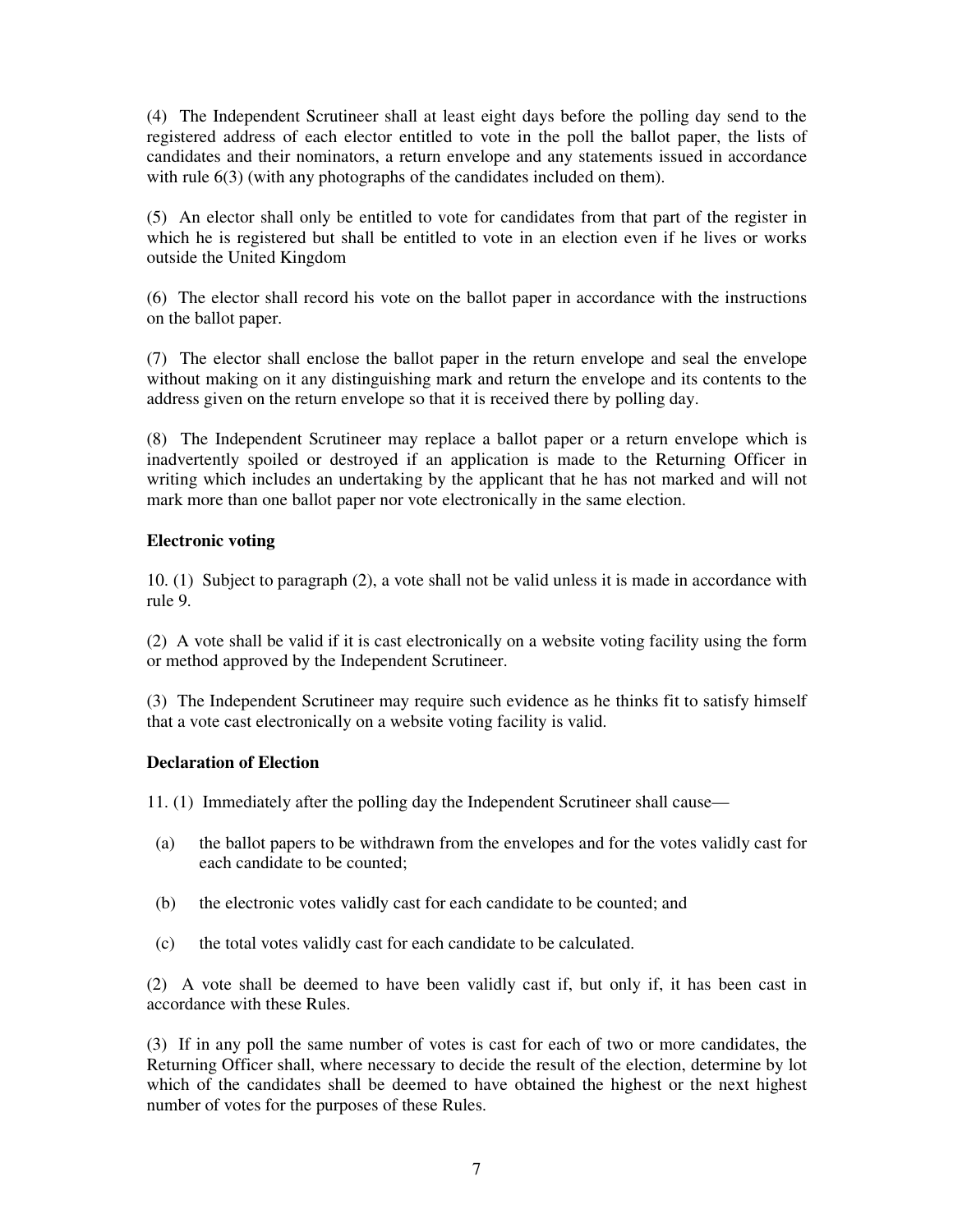(4) When the Returning Officer declares the result of an election, he shall certify in writing—

- (a) the name of each person elected and that person's home country;
- (b) if a poll has been held, the names and home countries of all other candidates, the total number of votes cast and the numbers of votes cast respectively for the persons elected and for every other candidate; and
- (c) whether, having regard to all the results that he is certifying, a Council comprising the persons elected as registrant members and alternate members, when taken together with any continuing registrant members and alternate members, would meet the home country representation requirement and if not, which home country would not be represented,

and shall present the certificate to the Council at their next meeting.

#### **Appointment of members**

- 12. (1) The Council, upon receipt of the Returning Officer's certificate shall—
- (a) where the Returning Officer certifies that the home country representation requirement would be met, appoint the persons elected as registrant members and alternate members of the Council; and
- (b) where the Returning Officer certifies that the home country representation requirement would not be met proceed in accordance with paragraphs (2) to (4).

(2) The Council shall identify from the Returning Officer's certificate which home country would not be represented ("the unrepresented home country").

(3) The Council shall appoint, from among all the candidates from the unrepresented home country, the person who received the highest percentage differential vote in place of the person elected to be the registrant member or alternate member to represent his part of the register unless doing so would remove a person who would be the only alternate member or registrant member from another home country.

(4) In that event the Council shall appoint the candidate from the unrepresented home country with the next highest percentage differential vote, in place of the person elected to be the registrant member or alternate member to represent his part of the register, whose appointment would not remove a person who would be the only alternate member or registrant member from another home country.

(5) If there is more than one unrepresented home country, the process described in paragraphs (3) and (4) shall be carried out first in respect of the unrepresented home country with a candidate who has received the highest percentage differential vote amongst the candidates of unrepresented home countries, and where necessary next in respect of the home country with a candidate who has received the next highest percentage differential vote amongst the candidates of unrepresented third countries, unless the process has to be carried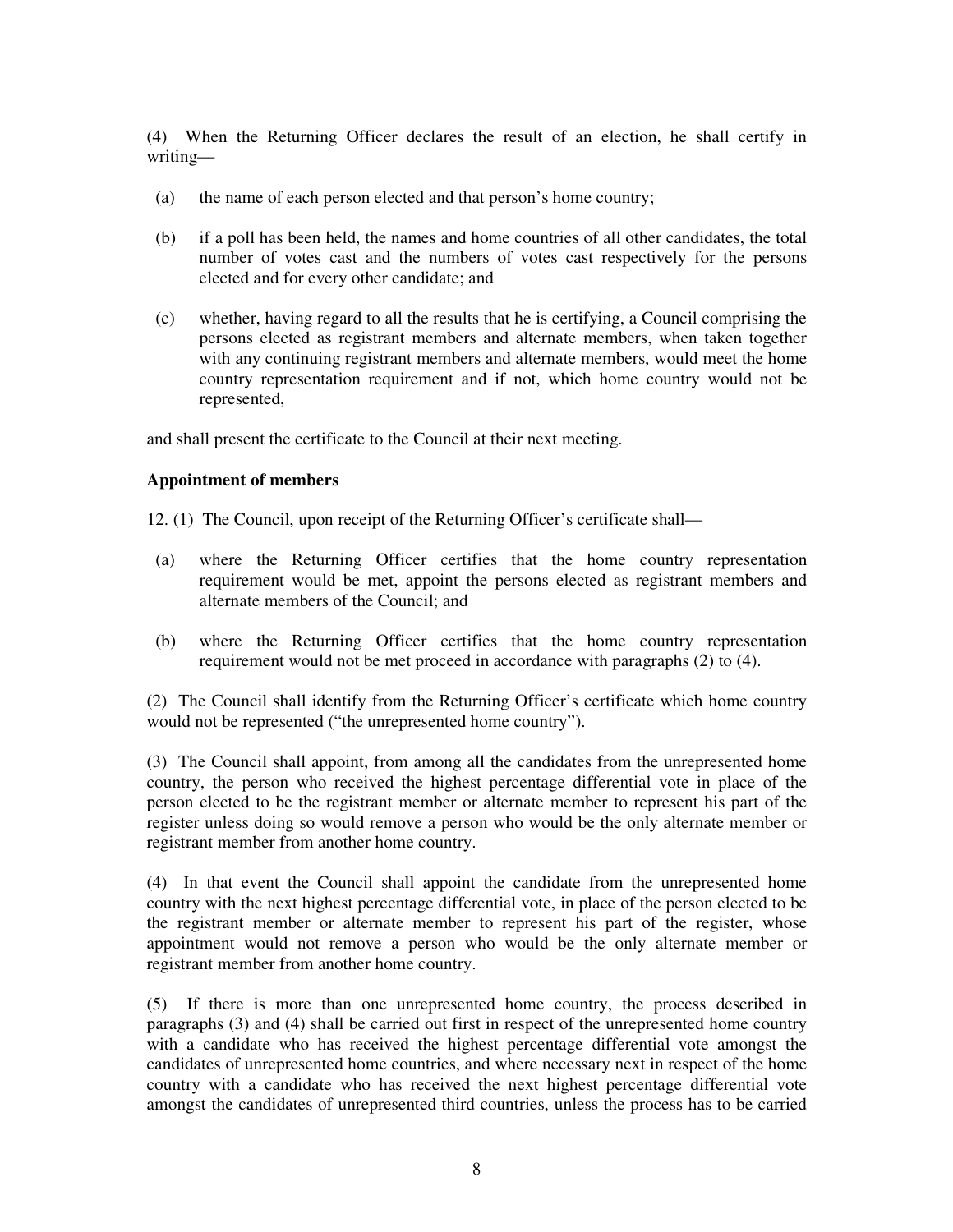in a different order to ensure that the home country representation requirement is met, in which case the Council shall determine the order in which it is carried out.

(6) A person appointed in accordance with paragraphs (3) and (4) shall be treated for all purposes as if he was elected and appointed as a registrant member or an alternate member in accordance with rule 12(1)(a).

(7) The Council shall ensure that at least one registrant member and one alternate member is appointed from each part of the register and that the number of members from each part of the register is equal.

#### **Death, resignation, etc.**

13. (1) If—

- (a) a candidate dies after the nomination day but before the election for the vacancy for which he has been nominated has taken place;
- (b) a candidate who has been elected dies or resigns before taking up office; or
- (c) after an election has taken place a vacancy remains unfilled due to an insufficiency of nominations, the withdrawal of candidates, a declaration under rule 17 that a person's election is invalid or for any other reason,

the Returning Officer shall soon as practicable, cause a further election to be held in respect of the vacancy.

(2) For the purpose of paragraph (1) the Returning Officer shall—

- (a) fix and publish another nomination day;
- (b) if necessary, fix and publish another polling day; and
- (c) proceed with the further election,

in accordance with these Rules, subject to such modifications as the circumstances may require.

(3) The death or resignation of a candidate shall not affect the validity of the nomination of another candidate for the same vacancy and any such nomination in respect of the first election shall, subject to the rule 17(4), be deemed to be a valid nomination for a further election for the same vacancy held under this rule.

#### **Expenditure by Candidates**

14. (1) The expenditure incurred by or on behalf of a candidate in the conduct or management of any election shall not exceed £500.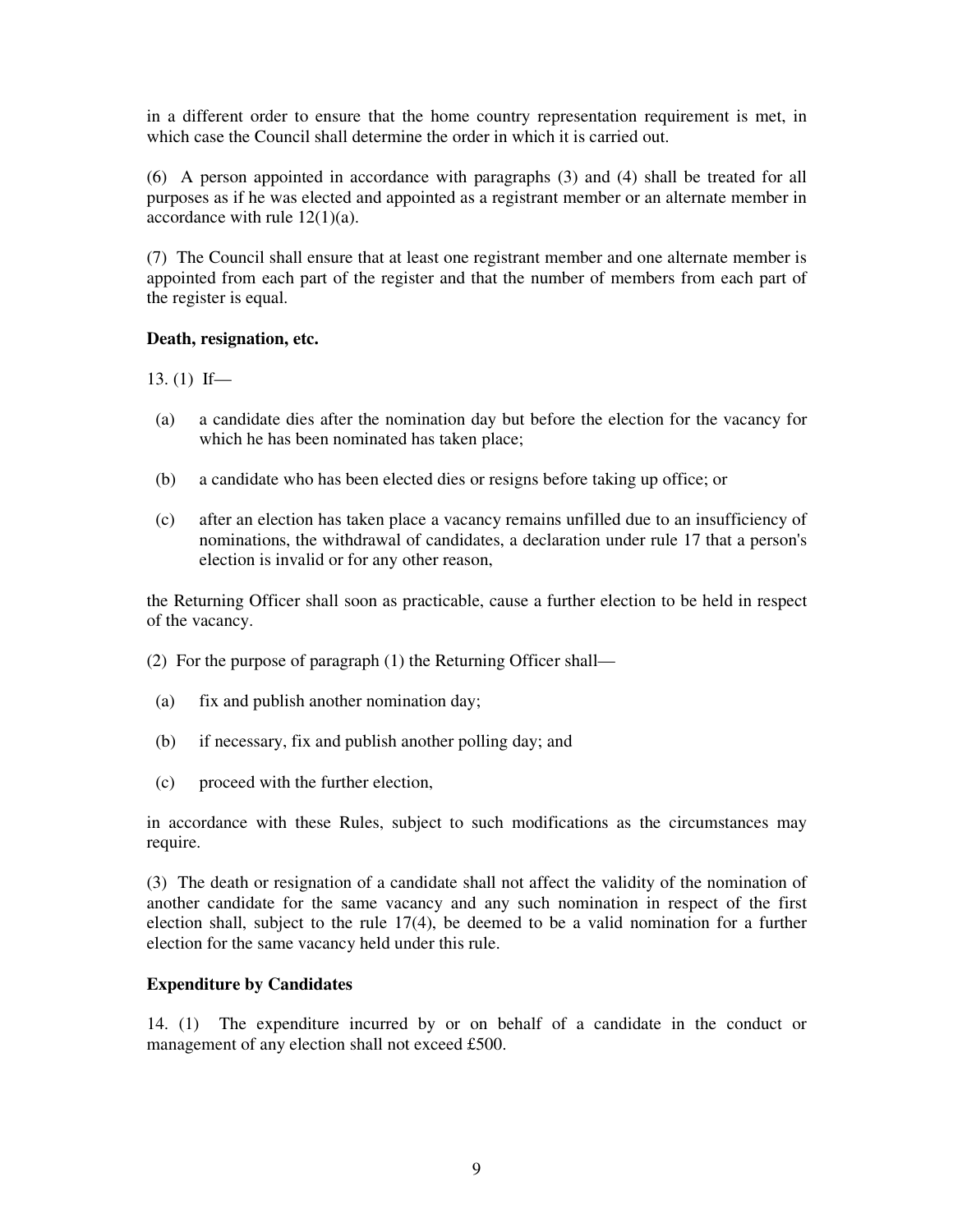(2) For the purposes of these Rules "expenditure" means any relevant expenditure made or incurred between the date on which the Returning Officer published the notice required by rule 5(1) and polling day and includes—

- (a) the cost of preparing pamphlets or circulars;
- (b) the cost of advertisements in newspapers or elsewhere;
- (c) the cost of meetings convened for the purpose of the election (including a share in the costs of such meetings arranged by or for candidates jointly); and
- (d) postal and telephone charges incurred in connection with the election,

but excludes the reasonable travelling and subsistence expenses of the candidate and the candidate's family, the reasonable travelling and subsistence expenses of other persons which are not defrayed by or on behalf of the candidate and any costs incurred by the Council, the Returning Officer or the Independent Scrutineer under rules 6 and 9.

## **Return of expenses**

15. (1) Not later than fourteen days after the appointment of members in accordance with rule 12 every person appointed as a registrant member or alternate member shall provide to the Returning Officer, in such form as he may determine, a true and complete return of all expenditure incurred by him or on his behalf in the conduct or management of the election.

(2) The Returning Officer shall publish all statements of expenditure received under this rule in such manner as the Council may determine.

## **Validity of Election**

16. (1) The certificate of the Returning Officer under rule 11 shall be conclusive evidence of the facts stated in it unless in respect of the election of any person a written notice of protest signed by not less than twenty-five electors registered in that part of the register to which the election relates is received by the Returning Officer within twenty-eight days of that certificate being presented to the Council.

(2) A protest may be made on one or more of the following grounds—

- (a) that the election of that person was not in accordance with the requirements of these Rules;
- (b) that the election of that person was furthered by conduct which, if the election was regulated by the Representation of the People Act 1983(b), would be a corrupt practice by way of bribery, treating or undue influence under sections 113, 114 and 115 of that Act (bribery, treating and undue influence); or
- (c) that the person elected contravened the expenditure limit specified in rule 14 or failed to make a return of election expenses in accordance with rule 15.

 $\overline{a}$ 

**<sup>(</sup>b)** 1983 c. 2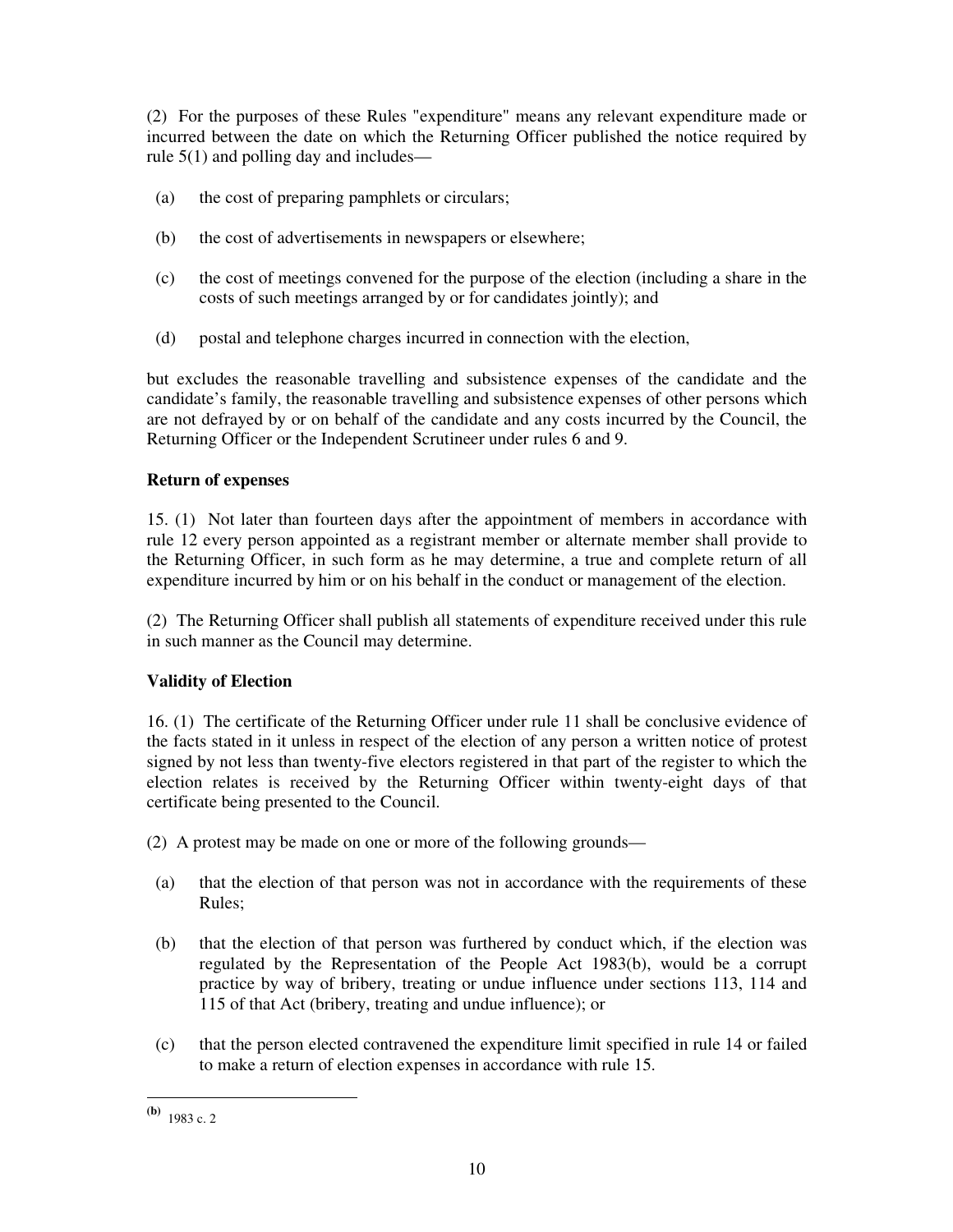(3) If any candidate who is appointed in accordance with rule 12 fails to submit a return of election expenses in accordance with rule 15, or if a return submitted under that rule indicates that expenditure has been incurred in excess of that authorised under rule 14, the Returning Officer shall make a report on the matter to the Council.

## **Protests or Reports**

17. (1) Any protest or report under rule 16 shall be considered by the Council at its next meeting.

(2) The Council shall afford the person concerned an opportunity of making a reply in writing to the protest or the report, and may if it thinks fit hear oral statements from representatives of the persons signing the protest, from the Returning Officer and from the person concerned.

(3) If the Council is satisfied—

- (a) that the expenditure incurred by on behalf of the person concerned in the conduct or management of the election exceeded the limit specified in rule 14;
- (b) that the person concerned has failed to furnish a true and complete return of election expenses as required by rule 15;
- (c) that the election of the person concerned was furthered by conduct of the kind described in rule 16(2)(b); or
- (d) that the election of the person concerned was in some other respect not in accordance with the requirements of these Rules,

then (unless, in case (d), it appears to the Council that the election was conducted substantially in accordance with the requirements of these Rules and that any non-compliance with those requirements did not affect the result) the Council may declare that person's election invalid, and in that event the resulting vacancy shall be filled by a further election as provided by rule 13.

(4) If the Council declare the election of any person invalid it shall consider whether in the circumstances of the case it should also declare that person to be disqualified from being nominated as a candidate in any further election held pursuant to paragraph (3) and, if it declares the person to be so disqualified, any nomination of that person shall be rejected as invalid by the Returning Officer.

(5) Any declaration made by the Council under this rule shall be published and shall be binding upon all persons.

#### **Commencement of office**

18. (1) Subject to paragraph (2), a person who is appointed as a registrant member or alternate member shall take office as a member of the Council immediately after the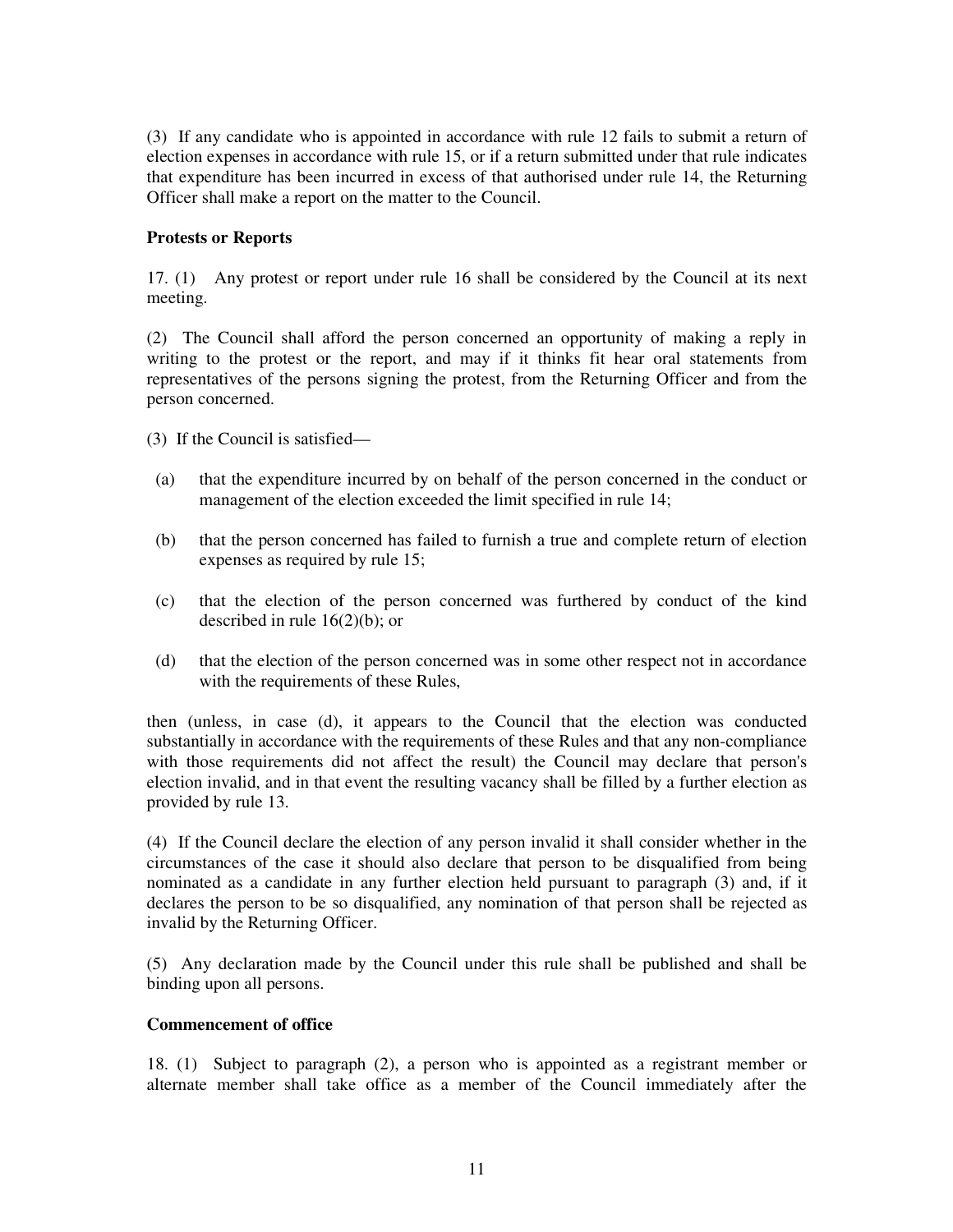expiration of the term of office of the member previously elected to represent the same part of the register as the new member.

(2) Any person who is the subject of any protest or report made under rule 17 shall not take office until such protest or report has been considered and disposed of by the Council.

#### **Filling of vacancies**

19. Before appointing a person to fill a vacancy under paragraph 8(1)(a) of Schedule 1 to the Order the Council may cause a by-election to be held in respect of the vacancy and in that event these Rules shall apply to any such by-election but subject to such necessary modifications as the Council may determine.

Sealed with the common seal of the Health Professions Council on 8 November 2004.

*Norma Brook*  President

*Marc Seale*  Registrar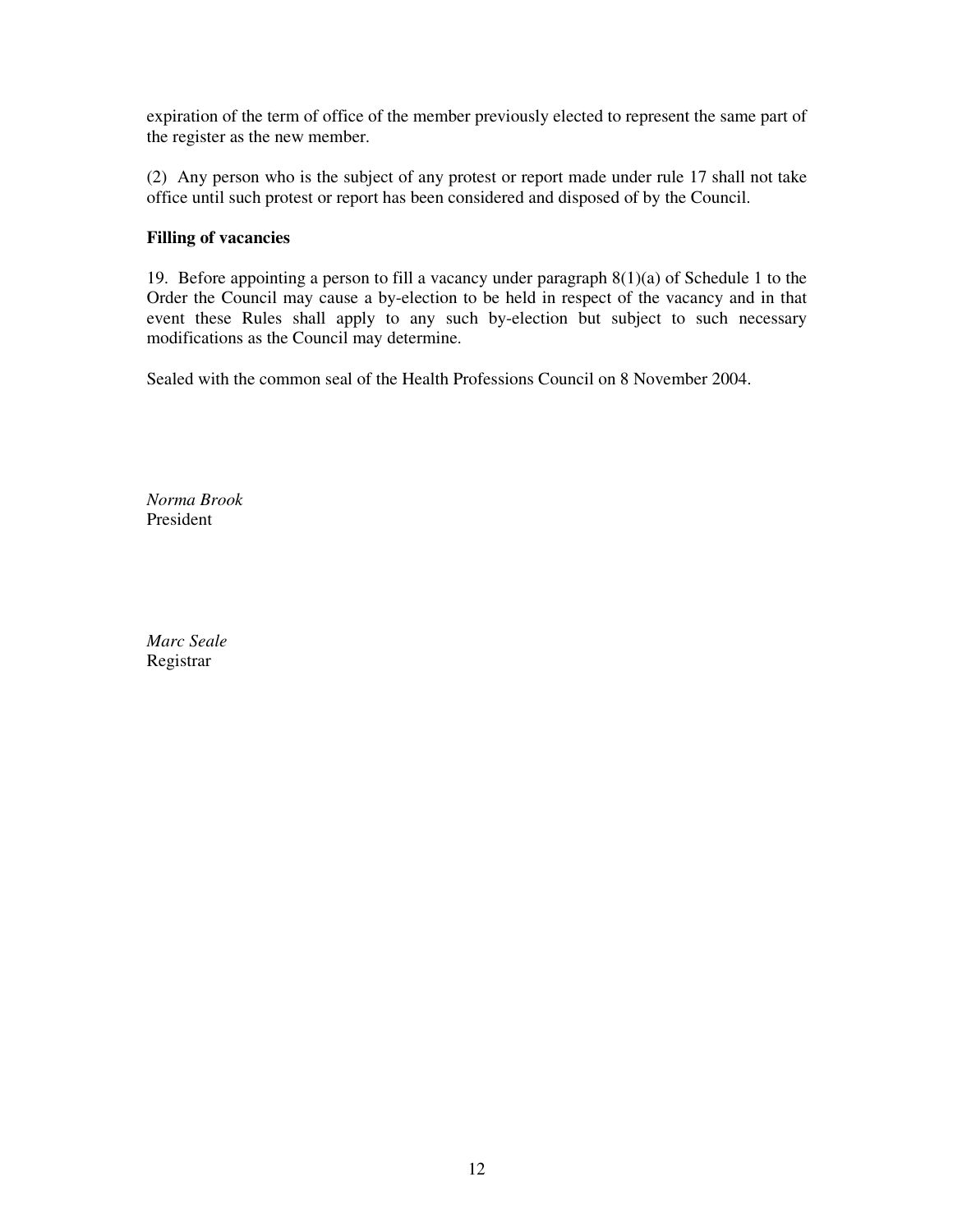## Appendix 3

This quote includes holding an election for the clinical scientist vacancy. As this vacancy will be filled by public appointment the quote will be reduced by approximately £5,000 to approximately £32,000.

#### HPC 26/11/07

# INDEPENDENT ADMINISTRATION OF ELECTION OF COUNCIL MEMBERS

#### 2008: 31,216 VOTERS/ 4 CONSTITUENCIES

## POSTAGE

| 30542 UK C5 Nomination Packs Mailsort 2 | £6597 |
|-----------------------------------------|-------|
| 30542 UK C5 Ballot Packs Mailsort 2     | f6597 |
| (Assuming weight less than 100 gms)     |       |
| Assuming thickness is less than 5mm)    |       |

\* New postage pricing structure ("Pricing-in-Proportion" was Introduced in August 2006. All HPC mailings have been well within the new 100gms weight limit but some election packs came close to the new 5mm thickness limit because of the size of the candidate statements. If any constituency exceeds the new thickness limit then the postage cost  $2^{nd}$  class would increase by around 13p per item. ERS will advise the Council on any possible ways to reduce the thickness e.g by combining items, using lighter paper. Postage costs based on prices current at time of estimate

| 674 C5 overseas Nomination Packs                                           | £433  |
|----------------------------------------------------------------------------|-------|
| 674 C5 overseas Ballot Packs                                               | £433  |
| (Based upon average weight of packs in 1 <sup>st</sup> round of elections) |       |
| 4582 UK ballot Papers returned 2 <sup>nd</sup> class                       | £1099 |
| 101 overseas returned by International Freepost                            | £45   |
| (Based upon 15% response rate)                                             |       |
| <b>ENVELOPES (UK &amp; OVERSEAS)</b>                                       |       |
| 32,000 stock C5 despatch for Nominations                                   | £980  |
| 32,000 stock C5 despatch for Ballot                                        | £980  |
| (Both sets customised with HPC logo etc/ 3 colour print)                   |       |
| 32,000 stock C5 business-reply for Nominations                             | £800  |
| 32,000 stock C5 business-reply for Ballot                                  | £800  |
| (Printed with ERS licenses & return address)                               |       |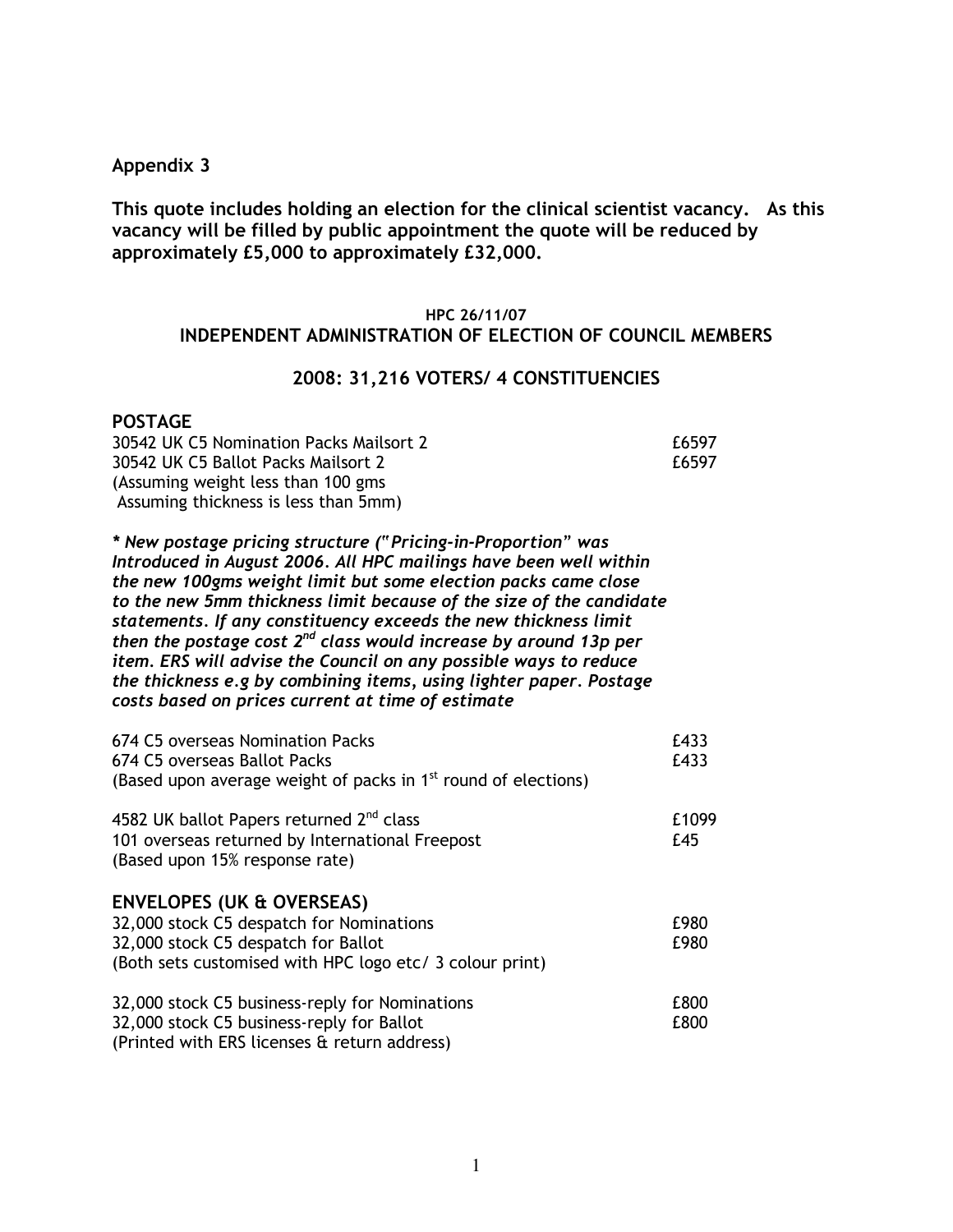# PRINTING/ ARTWORK/ PROOFREADING/ FOLDING

| Computer-scan ballot papers/ security printed /<br>duplex A4/ sequentially numbered/ 3 colour print/ |       |
|------------------------------------------------------------------------------------------------------|-------|
| 34,000 across 4 constituencies                                                                       | £1225 |
| Candidate details/ 8 page A4/ 3 colour/ 4 constituencies                                             |       |
| 34,000 in total/ inc half-tone photos                                                                | £3975 |
| (Based on largest size statements expected - 8 page A4)                                              |       |
| Ballot cover letter/ duplex A4/3 colour/ 33,000/ 1 version                                           | £765  |
| Nomination Forms/ 4 page A4/ 2 colour/ 33,000/ 1 version                                             | £1237 |
| Nomination cover letter/ duplex A4/3 colour/ 33,000/ 1 version                                       | £765  |

## ADMINISTRATIVE FEE

Independent administration of the nomination Procedures for 31,000+ members in 4 constituencies. Receipt of address files/ data processing/ mailsort coding/arranging printing of documents/ inserting 3 items per pack/ laser personalisation of despatch envelopes/distribution to Post Office Receipt of nomination forms/ validation and acknowledgement of nominations returned/ submission of a certified report of the nomination process. E1600

Independent administration of the ballot Procedures for 31,000+ members in 4 constituencies. Receipt of address files/ data processing/ mailsort coding/arranging printing of documents/ inserting 4 items per pack/ laser personalisation of despatch envelopes/distribution to Post Office ERS to receive back ballot papers/ manual validation and batching/ electronic scanning of votes cast/ count using ERS certified in-house software/ Submission of a certified independent scrutineer's report of voting for the election. Includes all election consultancy and project management. £5000